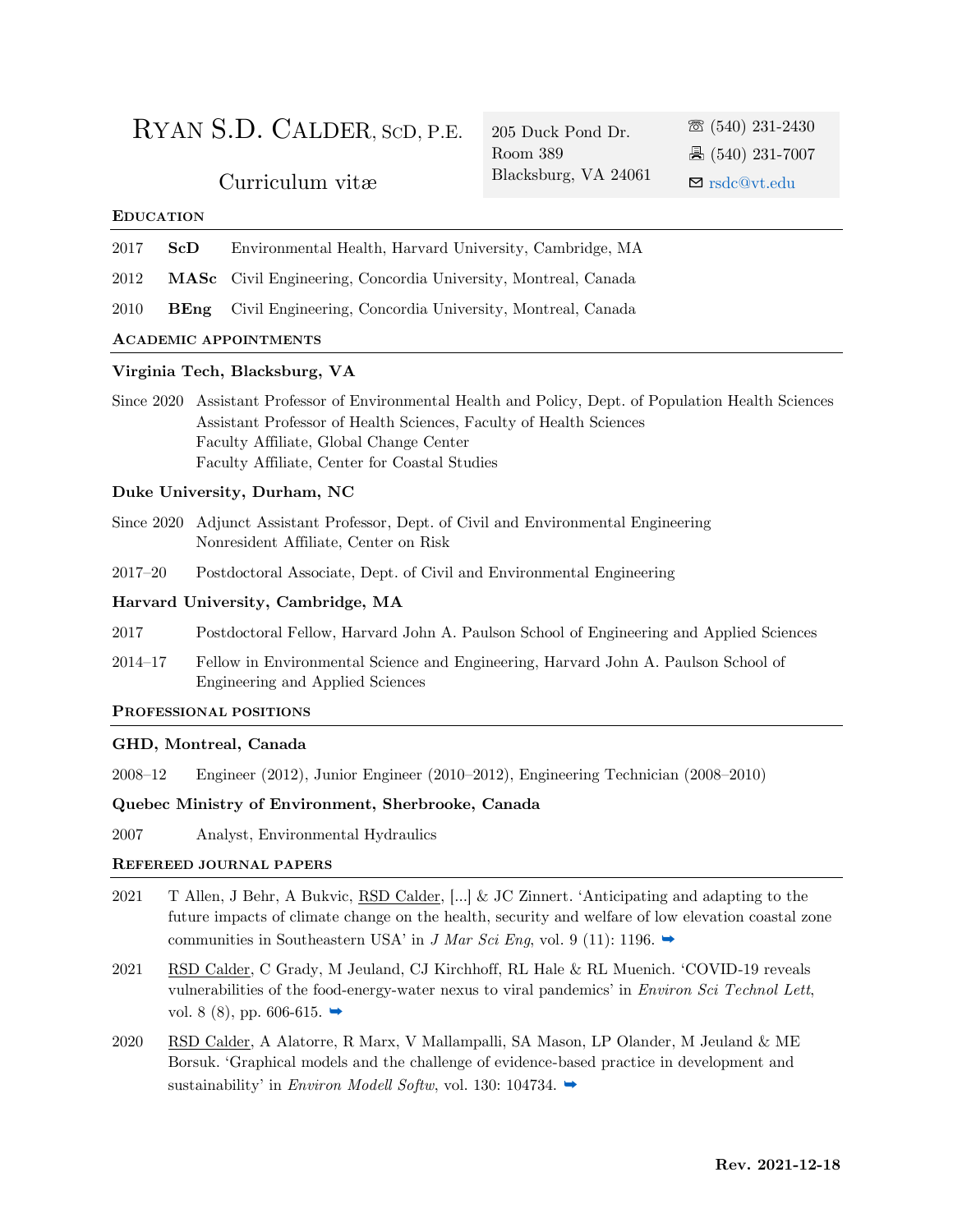- 2019 RSD Calder, C Shi, SA Mason, LP Olander & ME Borsuk. 'Forecasting ecosystem services to guide coastal wetland rehabilitation decisions' in *Ecosyst Serv*, vol. 39: 101007.  $\rightarrow$
- 2019 H Tallis, [...] RSD Calder, [...] & S Zobrist. 'Aligning evidence generation and use across health, development and environment' in *Curr Opin Env Sust*, vol. 39, pp. 81–93. **→**
- 2018 RSD Calder, S Bromage & EM Sunderland. 'Risk tradeoffs associated with traditional food advisories for Labrador Inuit' in *Environ Res*, vol. 168, pp. 496–506.  $\rightarrow$
- 2016 RSD Calder, AT Schartup, M Li, AP Valberg, PH Balcom & EM Sunderland. 'Future impacts of hydroelectric power development on methylmercury exposures of Canadian indigenous communities' in *Environ Sci Technol*, vol. 50 (23), pp. 13115–22.  $\rightarrow$
- 2015 AT Schartup, PH Balcom, AL Soerensen, KJ Gosnell, RSD Calder, RP Mason & EM Sunderland. 'Freshwater discharges drive high levels of methylmercury in Arctic marine biota' in *Proc Natl Acad Sci USA*, vol. 112 (38), pp. 11789–94. ➡
- 2015 RSD Calder & KA Schmitt. 'Decentralised drinking water regulation: risks, benefits and the hunt for equality in the Canadian context' in *Int J Water*, vol. 9 (2), pp. 178–93.  $\rightarrow$
- 2013 RSD Calder, L Yerushalmi & SS Li. 'Computational fluid dynamics model of a BioCAST multi environment air-lift bioreactor' in *J Environ Eng*, vol. 139 (6), pp. 849–63.  $\rightarrow$
- 2010 RSD Calder & KA Schmitt. 'The Role of detection limits in drinking water regulation' in *Environ Sci Technol*, vol. 44 (21), pp. 8008–14.  $\rightarrow$

#### **BOOK CHAPTERS**

- 2021 RSD Calder, AT Schartup, T Bell & EM Sunderland. 'Muskrat Falls, methylmercury and Canadian hydroelectric development' in Muskrat Falls: How a Mega Dam Became a Predatory Formation by S. Crocker & L. Crocker (Eds.), St. John's, Canada: Memorial University Press.  $\rightarrow$
- 2019 RSD Calder. 'Coupled human-natural modeling for hydroelectric development: understanding the health impacts of America's renewable energy imports' in M. Valerino (Ed.). Case Studies on Energy Access Transitions in the Developing World. Durham, NC: Duke University.  $\rightarrow$

#### **POLICY ENGAGEMENT AND OUTREACH**

#### **Major policy reports**

- 2020 RSD Calder, ME Borsuk & CS Robinson. 'Analysis of environmental and economic impacts of hydropower imports for New York City through 2050'. Report to the Quebec Ministry of International Relations and La Francophonie, Quebec City, Canada. [➥](https://www.researchgate.net/publication/344636822_Analysis_of_environmental_and_economic_impacts_of_hydropower_imports_for_New_York_City_through_2050)
- 2019 J Kagan, ME Borsuk, RSD Calder, M Creutzburg, SA Mason, LP Olander, A Plantinga & CS Robinson. 'Assessing ecosystem service benefits from military installations'. Report to the Strategic Environmental Research and Development Program, Dept. of Defense, Washington,  $D.C. \rightarrow$
- 2016 AT Schartup, RSD Calder, M Li, PH Balcom, AP Valberg, J Ewald & EM Sunderland. 'Methylmercury' in A Durkalec, T Sheldon & T Bell (Eds.), *Lake Melville: Avativut, Kanuittailinnivut: Scientific Report*, pp. 49–61. Nain, Canada: Nunatsiavut Government. [➥](https://sites.duke.edu/calder/files/2018/06/ScienceReport-low1.pdf)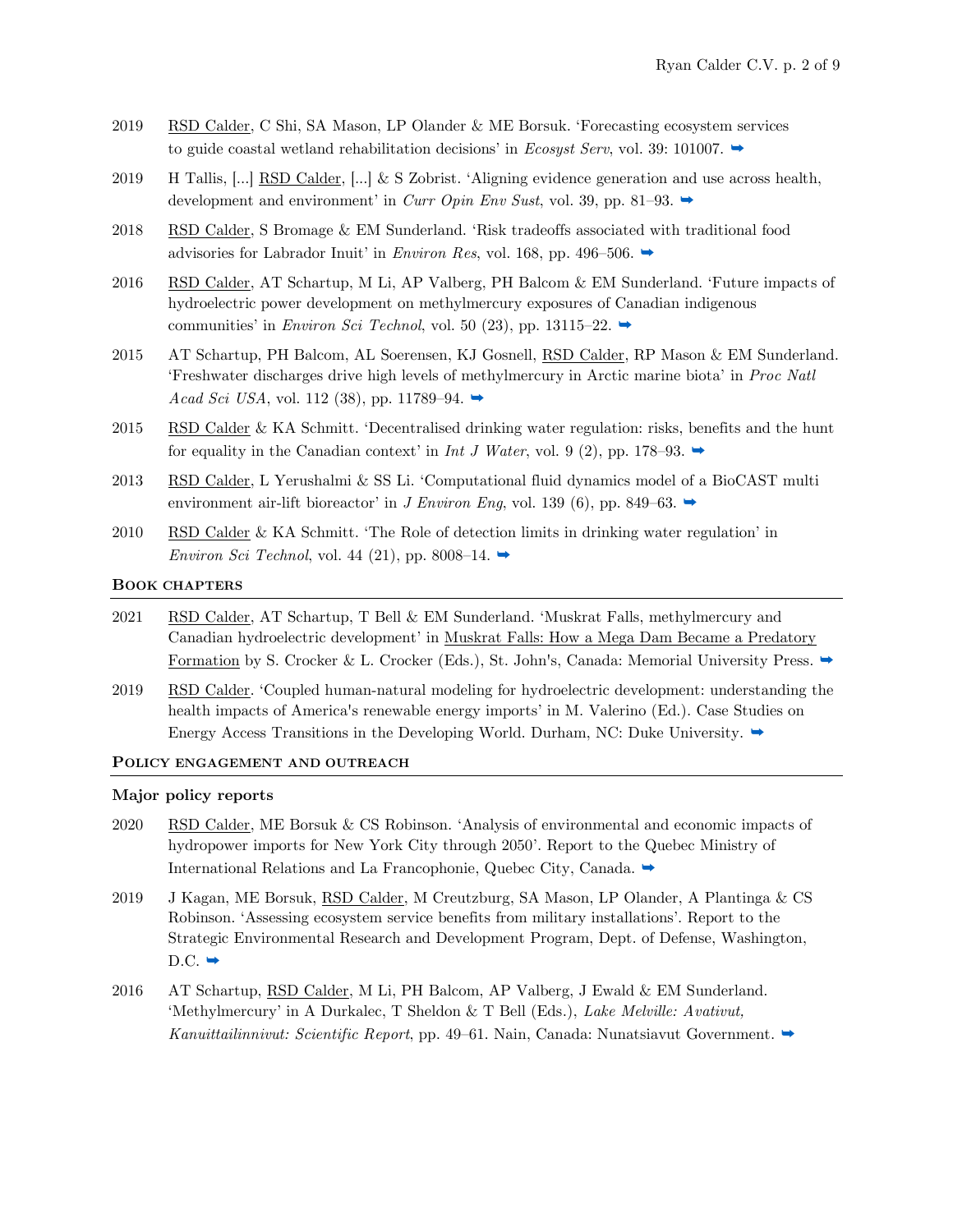### **Other reports and communications**

- 2019 KA Schmitt, RSD Calder, M Del Pino & N Cosgrove. 'Stemming disinformation online: a rapid review of effectiveness, feasibility, risks and benefits of alternative policies for Canada'. Report to the Dept. of Foreign Affairs, Trade and Development, Ottawa, Canada.  $\rightarrow$
- 2015 RSD Calder, J Liddie, EM Sunderland, S Shankar, K Tian, G Touloumes & C Wagner. 'Re: US EPA Science Advisory Board review of the Assessment of the Potential Impacts of Hydraulic Fracturing for Oil and Gas on Drinking Water Resources'. Letter to U.S. EPA Hydraulic Fracturing Review Advisory Panel. Docket ID EPA-HQ-OA-2015-0245. [➥](https://sites.duke.edu/calder/files/2019/04/Comment.pdf)
- 2011 KA Schmitt & RSD Calder. Response to Comment on 'Role of detection limits in drinking water regulations' in *Environ Sci Technol*, vol. 45 (2), p. 836.  $\rightarrow$

### **Oral testimony and presentations (invited)**

- 2020 'Analysis of environmental and economic impacts of hydropower imports for New York City through 2050'; briefings to leadership of Hydro-Québec, the Quebec Ministry of International Relations and La Francophonie, the New York City Mayor's Office and the New York State Energy Research and Development Authority (NYSERDA)
- 2017–18 'Methylmercury risk analysis at Muskrat Falls'; multiple briefings and research presentations to the Independent Expert Advisory Committee on the Muskrat Falls hydroelectric project

### **Public writing**

- 2019 RSD Calder. « Une mauvaise publicité pour l'hydroélectricité québécoise » ('Bad advertising for Quebec's hydropower'). La Presse, Montreal, Canada. →
- 2019 RSD Calder. 'Canada ignore Muskrat Falls at its own peril'. The Telegram (via The Conversation), St. John's, Canada. →
- 2011 KA Schmitt & RSD Calder. 'Keeping drinking water safe and economically sustainable: understanding the drivers of regulatory change to create anticipatory drinking water policy' in *Engineering Dimensions,* Jan/Feb 2011, pp. 27–30.  $\rightarrow$

### **RESEARCH GRANTS**

| 2021 | N Ruktanonchai (PI), RSD Calder (PI) & O Saucedo (PI). 'Understanding food worker<br>decisions during COVID-19 to minimize worker disease and food system disruption from<br>future pandemics'. Virginia Tech Center for Emerging, Zoonotic and Arthropod-borne<br>Diseases. \$19,989.                                                                                    |
|------|---------------------------------------------------------------------------------------------------------------------------------------------------------------------------------------------------------------------------------------------------------------------------------------------------------------------------------------------------------------------------|
| 2020 | ME Borsuk (PI), SM Wilson (PI), MD Hendricks & RSD Calder. 'Building community<br>resilience to natural-disaster-driven contaminant exposures through system-level risk analysis,<br>management, and readiness'. United States Environmental Protection Agency (grant no.<br>R840041, solicitation no. EPA-G2019-STAR-E1). Funding through 2023 (expected).<br>\$799,736. |
| 2020 | RSD Calder & ME Borsuk (PI). 'Analysis of environmental and economic impacts of<br>hydropower imports for New York City through 2050'. Quebec Ministry of International<br>Affairs and La Francophonie (grant no. SP1903210-2020-003). \$61,352.                                                                                                                          |
| 2019 | R Muenich (PI), R Hale (PI), RSD Calder, B Hannibal, C Prasse, A Stillwell & B Thiede.<br>Characterizing FEW system typologies across the continental U.S. for informed FEW                                                                                                                                                                                               |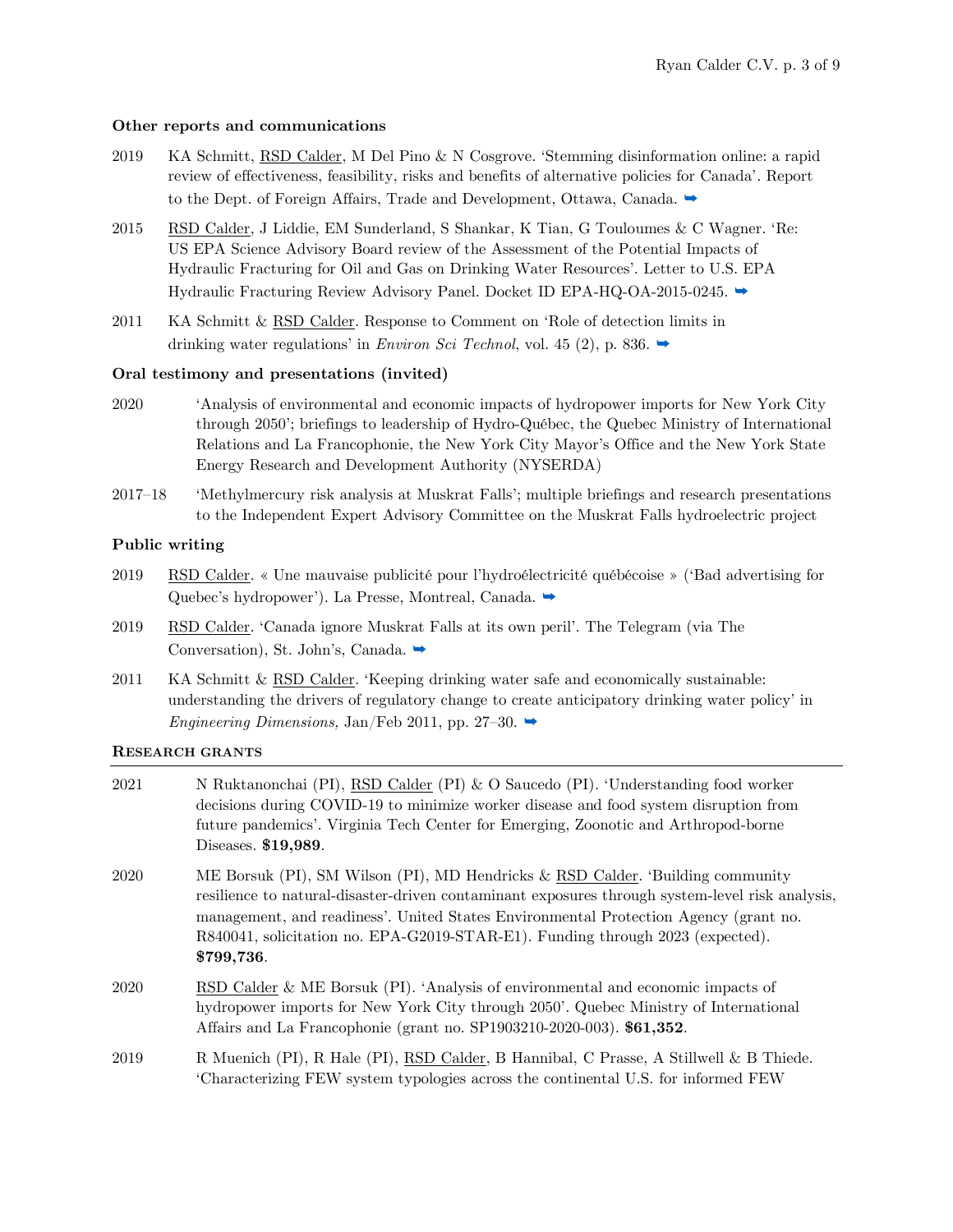research', National Socio-Socio-Environmental Synthesis Center (pursuit funded through NSF grant no. DBI-1639145). Funding through 2021 (expected).

2018–19 MA Jeuland (PI), ME Borsuk, K Bradbury, JM Malof, LP Olander, RSD Calder, TR Fetter & J Phillips. 'Practice Imperfect? Comparing expert and data-supported perspectives on the effect of energy access on social and economic development.' Catalyst Program, Duke University Nicholas Institute for Environmental Policy Solutions (grant no. 451-1592). **\$19,840**.

### **SELECT AWARDS AND FELLOWSHIPS**

- 2014–16 Canada Graduate Scholarship (CGS-D), Natural Sciences and Engineering Research Council of Canada (declined and accepted PGS-D for tenure outside Canada)
- 2014 Postgraduate Scholarship (B1), Fonds de recherche du Québec nature et technologies (ranked first in earth, atmosphere and water sciences; declined to accept PGS-D award)
- 2012–14 Horace W. Goldsmith Fellowship, Harvard University
- 2011–12 Power Corporation of Canada Graduate Fellowship, Concordia University
- 2011 Student Merit Award, Society for Risk Analysis Ecological Risk Assessment Specialty Group (sole winner)
- 2010–12 Graduate Scholarship, Fondation Universitaire Pierre Arbour
- 2009 Steve Bonk Scholarship, Canadian Water & Wastewater Association (sole winner, national)

#### **CONFERENCE, SEMINAR AND WORKSHOP PARTICIPATION**

### **Oral presentations at research conferences**

- 2021 RSD Calder, C Grady, M Jeuland, CJ Kirchhoff, RL Hale, S Rodgers & RL Muenich. 'Increasing resiliency of integrated food-energy-water systems to viral pandemics: lessons from COVID-19', American Geophysical Union, New Orleans, LA. ➡
- 2019 RSD Calder, K Bradbury, JM Malof, LP Olander, M Jeuland & ME Borsuk. 'Integrated modeling of food-energy-water systems: challenges and opportunities of quantitative graphical networks', Food-Energy-Water Nexus, American Institute of Chemical Engineers, New York, NY. →
- 2019 J Kagan, ME Borsuk (co-presenter), RSD Calder, M Creutzburg, SA Mason, LP Olander & A Plantinga. 'Assessing ecosystem service benefits from military installations', Strategic Environmental Research and Development Program Symposium, Washington, D.C.  $\rightarrow$
- 2018 C Shi, RSD Calder, SA Mason, LP Olander & ME Borsuk. 'Forecasting ecosystem services to guide coastal wetland rehabilitation decisions', International Congress on Environmental Modelling and Software, Fort Collins, CO.  $\rightarrow$
- 2018 RSD Calder, AT Schartup, M Li, AP Valberg, PH Balcom, S Bromage & EM Sunderland. 'Forecasting human health impacts of reservoir creation and food consumption advisories: an integrated model to guide hydroelectric development', Association for the Sciences of Limnology and Oceanography, Victoria, Canada. ➡
- 2016 RSD Calder, AT Schartup, M Li, AP Valberg, PH Balcom & EM Sunderland. 'Future impacts of hydroelectric power development on methylmercury exposures of Canadian Indigenous communities', *Society of Environmental Toxicology and Chemistry*, Orlando, FL. [➥](https://sites.duke.edu/calder/files/2018/06/SETAC_2016_p141.pdf)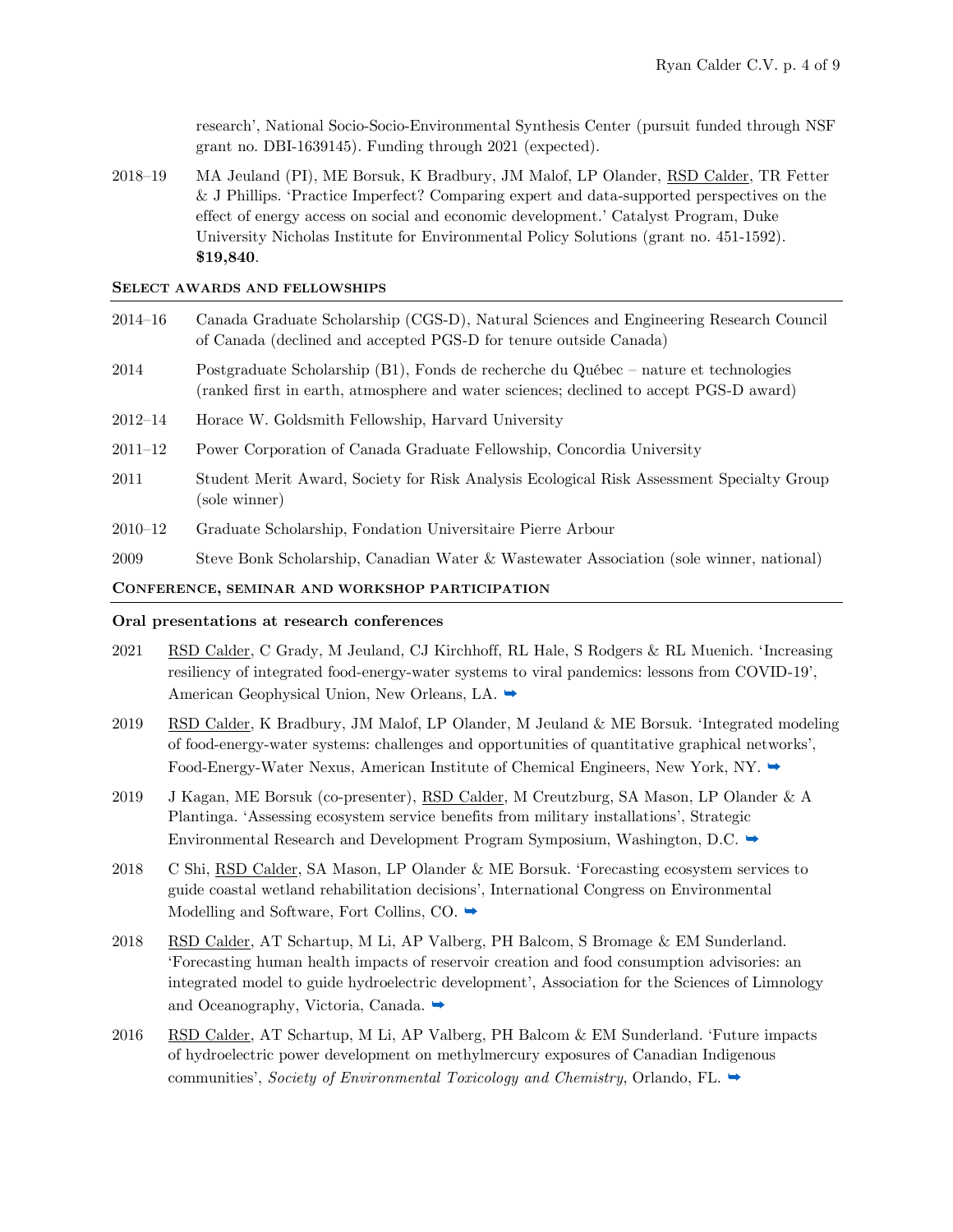- 2011 RSD Calder & KA Schmitt, 'Decision model for management of sewage plumes in a tidal environment', *Society for Risk Analysis*, Charleston, SC.
- 2011 RSD Calder & KA Schmitt, 'Probabilistic risk assessment for management of sewage plumes in a tidal environment, *Canadian Association on Water Quality*, Quebec City, Canada.

### **Oral presentations at research workshops**

- 2019 ME Borsuk, K Bourne, RSD Calder, CY Chen, RB Howarth (co-presenter), G Mavrommati, SH Rogers & S Zuidema. 'Deliberative valuation of watershed ecosystem services', Water Quality Benefits Research Meeting, U.S. EPA, Ithaca, NY.
- 2017 ME Borsuk, RSD Calder, C Shi, SA Mason & LP Olander (co-presenter). 'Ecosystem services conceptual models', San Francisco Bay National Estuarine Research Reserve, Tiburon, CA.

#### **Oral presentations at departmental seminars**

- 2019 RSD Calder, 'Health impacts forecasting to guide hydropower design and policy', Jones Seminar Series, Thayer School of Engineering, Dartmouth College, Hanover, NH. →
- 2017 RSD Calder 'Forecasting human health risks of hydroelectric development', Department of Civil and Environmental Engineering, Carnegie Mellon University, Pittsburgh, PA.
- 2011 RSD Calder, 'Drinking water: studies in risk, technology and society', Centre for Engineering in Society, Concordia University, Montreal, Canada.

#### **Oral presentation for industry**

2019 RSD Calder, 'Integrated health endpoint forecasting to support hydropower design and risk mitigation decisions', Lumina Decision Systems, Campbell, CA.

#### **Poster presentations at research conference**

- 2021 RSD Calder, CS Robinson & ME Borsuk. 'Decarbonization via long-distance transmission of hydropower is cost-effective'. American Geophysical Union, New Orleans, LA. ➡
- 2017 RSD Calder, S Bromage & EM Sunderland. 'Quantifying the health impacts of dietary fish consumption advisories for methylmercury among Inuit in Labrador', International Conference on Mercury as a Global Pollutant, Providence, RI.

#### **Other workshop participation**

- 2021 SciArt Collaboration Incubator, Virginia Tech, Blacksburg, VA.
- 2019 'Building Effective Strategies for Co-production of Sustainability Science', NAS Keck Futures Initiative, organized by the University of Minnesota, held in Durham, NC. (Invited participation.)
- 2018 'Long Run Sustainability of US Agriculture', organized by Purdue University, held in Washington, D.C.
- 2018 'Data to Motivate Synthesis', National Socio-Environmental Synthesis Center, Annapolis, MD. (Invited participation.)
- 2018 'Powering Rural Transformation', International Food Policy Research Institute, Washington, D.C.
- 2017 Bridge Collaborative Launch, The Nature Conservancy, London, UK. (Invited participation.)
- 2013 'ComSciCon' (Communication of Science Conference), Harvard University/Massachusetts Institute of Technology, Cambridge, MA.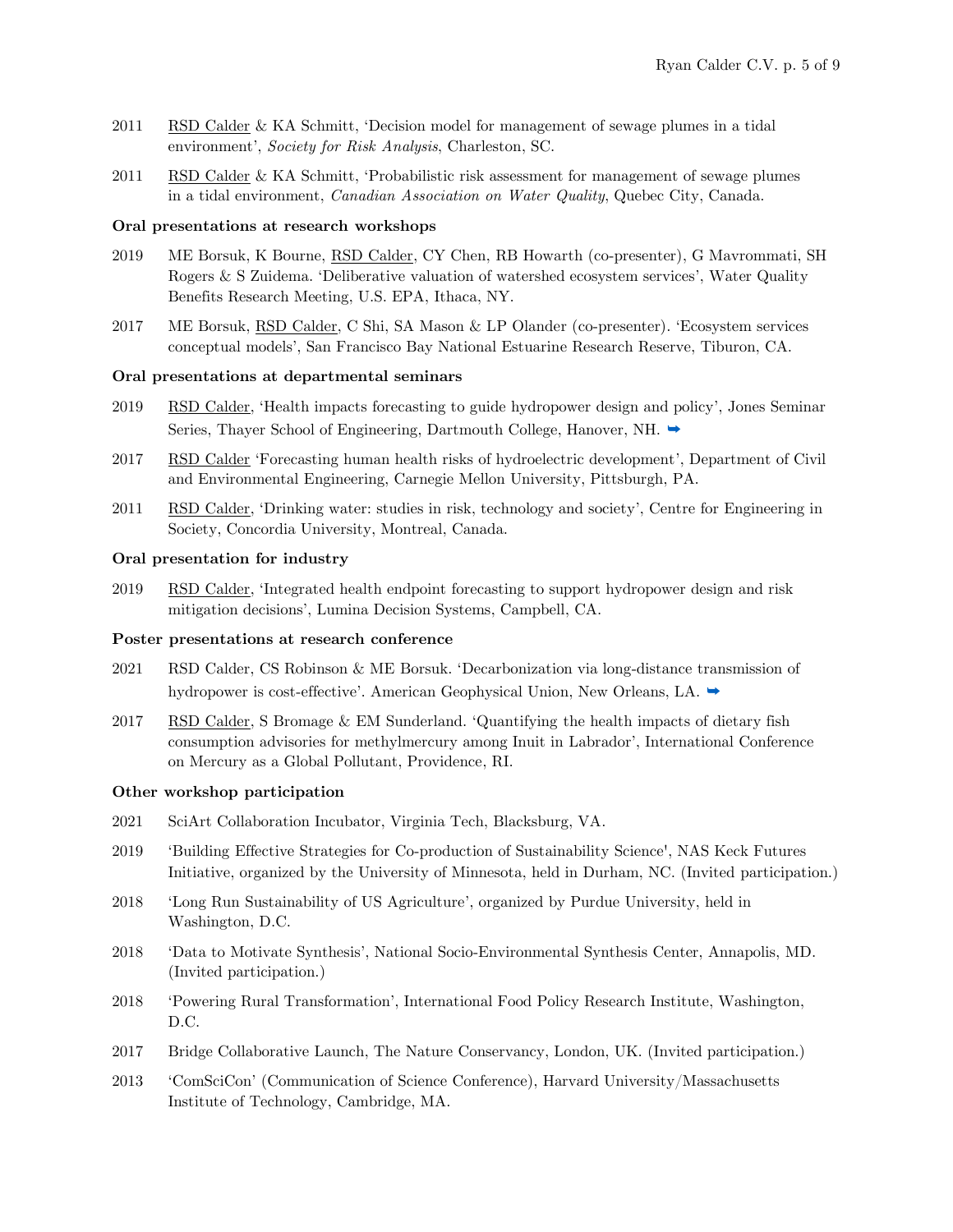### **TEACHING EXPERIENCE**

### **Virginia Tech, Blacksburg, VA**

*Environmental Health* (graduate-level, in-person and online): instructor (2021)

## **Duke University, Durham NC**

*DeCIPHER – Decisions on Complex Interdisciplinary Problems of Health and Environmental Risk* (undergraduate/graduate Bass Connections class): curriculum development and select lectures (2017-19)

### **Harvard T.H. Chan School of Public Health, Boston MA**

*Water Pollution* (graduate-level): primary instructor (2017); teaching assistant (2014); guest lecturer (2018)

*Introduction to Environmental Health* (graduate-level): teaching assistant (2013–14)

### **Concordia University, Montreal, Canada**

*Risk Analysis for Information Systems Engineering* (graduate-level): teaching assistant (2011)

*Mechanics of Materials* (undergraduate): teaching assistant (2010)

Departmental tutor on duty for core undergraduate civil engineering curriculum (2009–10)

### **SERVICE AND OUTREACH**

### **Community engagement**

Since 2021 Faculty advisor, Virginia Scientist-Community Interface (V-SCI)

### **Institutional committees at Virginia Tech, Blacksburg, VA**

Since 2020 National Security Institute Planning Committee (College representative) Public Interest Technology University Network (College representative) Virginia-Maryland College of Veterinary Medicine Library and Instructional Technology Committee (chair and departmental representative) Virginia Tech University Library Committee (College representative)

### **Journal reviews**

Energy systems

Renewable and Sustainable Energy Reviews (Elsevier)

### Environmental science

Ecological Economics (Elsevier); Ecosystem Services (Elsevier); Environmental Modelling & Software (Elsevier); Environmental Research (Elsevier), Environmental Research Communications (IOP Science), Environmental Science and Pollution Research (Springer); Environmental Science & Technology (American Chemical Society); Integrated Environmental Assessment and Management (Wiley); International Journal of Environmental Research and Public Health (MDPI); Journal of Environmental Management (Elsevier), Nature Communications (Nature Portfolio), Science of the Total Environment (Elsevier); Sustainability (MDPI); Water (MDPI); Water Research (Elsevier)

### Public health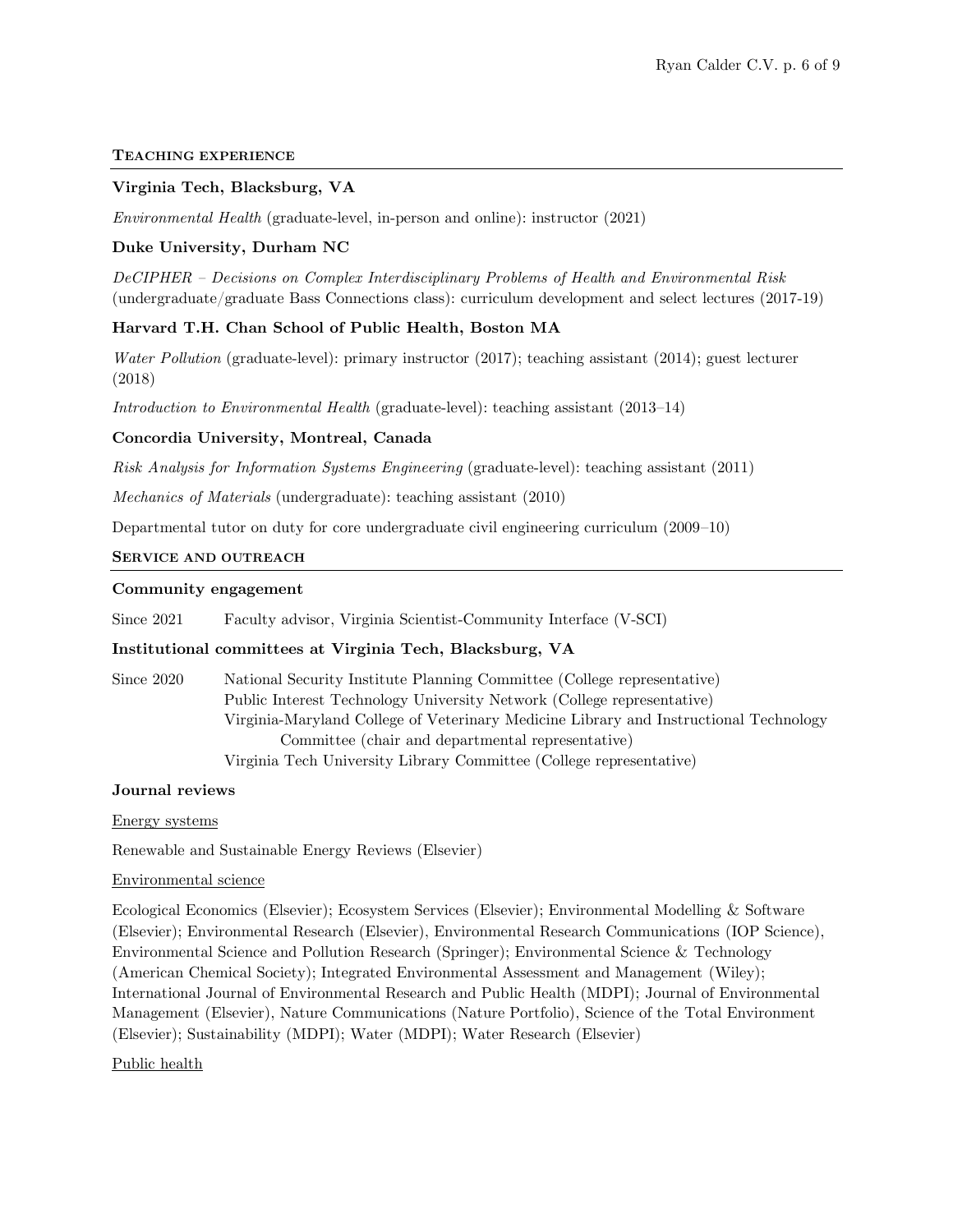Journal of Exposure Science & Environmental Epidemiology (Springer); Public Health Nutrition (Cambridge University Press); Risk Analysis (Wiley)

### **Conference proceedings reviews and committee service**

Hawaii International Conference on System Sciences (University of Hawaii at Manoa, reviewer), IEEE International Symposium on Technology and Society ('21, University of Windsor, Canada, technical committee member)

### **Mentorship and supervision**

Virginia Tech, Blacksburg VA

2021– Amir Mortazavigazar, Ph.D. '26: primary advisor

2021– Ali Nakhli: postdoctoral mentor

Duke University, Durham NC

2019– Celine Robinson, Ph.D. '23: supervision of thesis chapter

2017– Kimberly Bourne, Ph.D. '22: supervision of thesis chapter

2017–19 Andrea Alatorre, M.E.M. '19: supervision of research assistantship

2017–19 Rebecca Marx, M.E.M. '19: supervision of research assistantship

2017–18 Congjie Shi, M.S. '18: supervision of research assistantship

Harvard College, Cambridge MA

2015–16 Harry Stone, S.B. '16: primary supervision of senior thesis

2013–14 Angela Jiang, S.B. '17: primary supervision of research assistantship

2013 Harvard College Global Health Review: graduate mentor

Harvard T.H. Chan School of Public Health, Boston MA

2015 Madeleine Bartzak, M.P.H. 2016: primary supervision of master's thesis

### **Recent volunteer activities**

2020–21 Judge, One Health Case Competition, Virginia-Maryland College of Veterinary Medicine

2018 Physics and mathematics judge, North Carolina Science and Engineering Fair

### **INDEPENDENT CONSULTING**

- 2020 Department of Fisheries and Oceans, Moncton, NB, Canada. Aquatic food web modeling
- 2017–18 Independent Expert Advisory Committee, Province of Newfoundland and Labrador, Canada. Forecasting methylmercury exposures from hydroelectric development and the health benefits of remediation (application of doctoral research)  $\rightarrow$
- 2017 Charles River Analytics for the United States Army. Development of fate and transport model for unexploded munitions in unsaturated soils within the scope of the 'Contamination and Lasting Effects Analysis for Negative Substance and Elements' effort  $\rightarrow$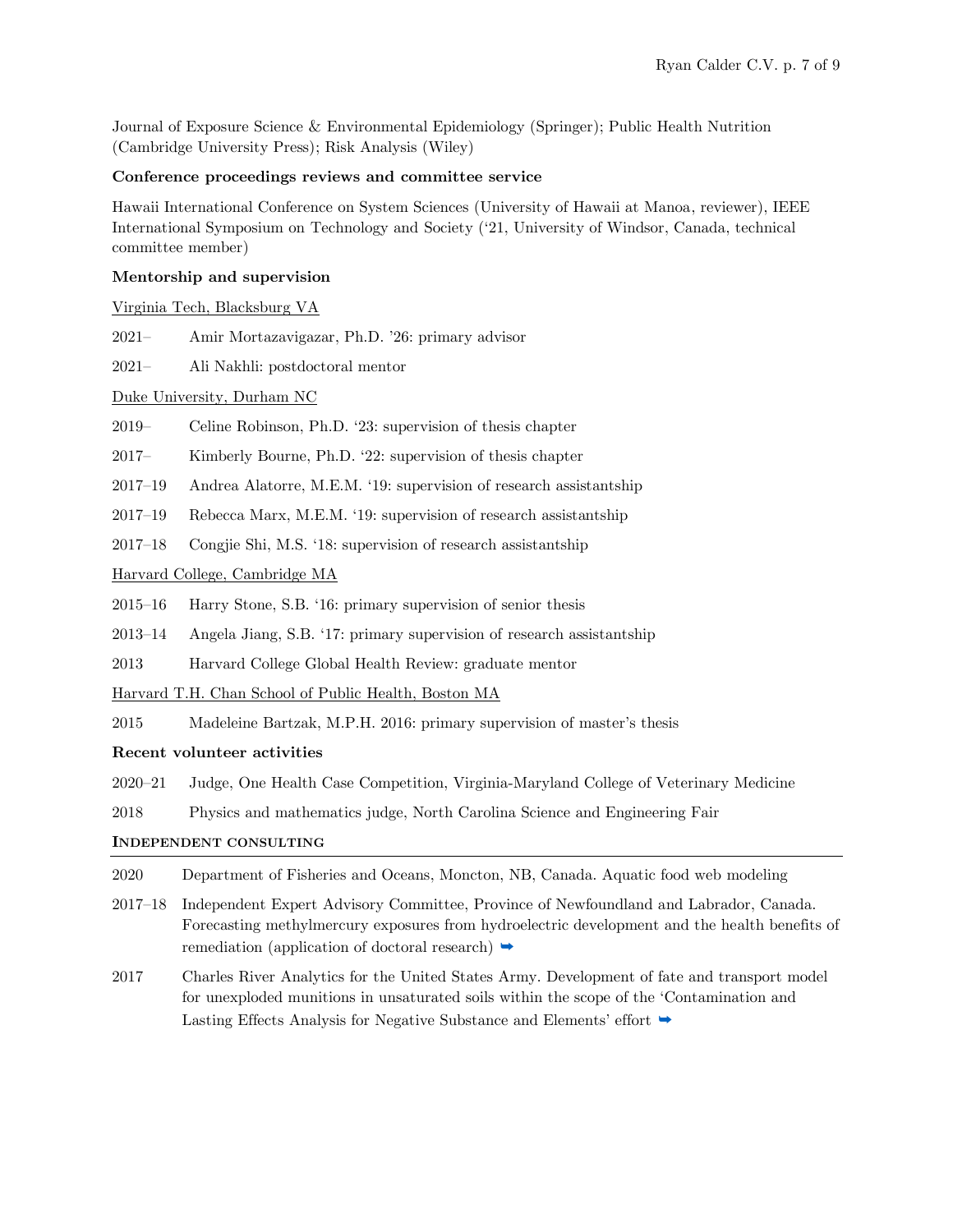### **MEDIA INTERVIEWS AND COVERAGE OF WORK**

### **Radio interviews**

2016–19 CBC Radio One: Multiple appearances on programs in Newfoundland & Labrador, British Columbia and Northern Canada markets

2015 Radio-Canada Première : Le 6-a-9, Jul. 2.

### **Television appearance**

2016 CBC TV Newfoundland & Labrador. Here and Now, Nov. 9.

### **Print and online publications (select)**

- 2019 B White, 'Weighing the methylmercury risk: What researchers say about country food', *CBC News*, Jul. 26.  $\rightarrow$
- 2019 S Cox, 'Mercury rising: how the Muskrat Falls dam threatens Inuit way of life', *The Narwhal*, May 22.  $\rightarrow$
- 2016 I Austen, 'Canada's Big Dams Produce Clean Energy, and High Levels of Mercury', *New York Times*, Nov. 10.  $\rightarrow$
- 2016 J Sokol, 'How Dams Risk Poisoning Indigenous Diets', *The Atlantic*, Nov. 9.
- 2016 M Boone, 'Not Just Muskrat Falls: Harvard Study Identifies Higher Health Risk in 11 Other Hydro Projects', *CBC News*, Nov. 9. [➥](https://www.cbc.ca/news/canada/newfoundland-labrador/harvard-research-hydroelectric-projects-methylmercury-1.2879212)
- 2010 R Renner, 'Debunking the Detection Limit Myth', *Chemical & Engineering* News, Oct. 14.  $\rightarrow$

### **SKILLS**

### **Computer languages and software**

*Expert*: Analytica, R, MATLAB, MS Excel. *Advanced*: Stata, ArcGIS, QGIS; *Intermediate*: C++, Fortran, HTML, MPI, NetCDF, Python

### **Languages**

*Native fluency (written, read, spoken)*: English and French. *Conversational*: German, Czech

### **PROFESSIONAL MEMBERSHIPS AND LICENSES**

### **Professional engineering licensure**

Nevada Board of Professional Engineers and Land Surveyors, Reno, NV

Since 2020 Professional Engineer, Nevada, USA (license no. 027969)

Ordre des ingénieurs du Québec, Montreal, Canada

Since 2012 Professional Engineer, Quebec, Canada (license no. 5017602)

Engineers Canada, Ottawa, Canada

Since 2020 International Professional Engineer, Canada (license no. MR-00336)

Since 2020 APEC Engineer (license no. MR-00336)